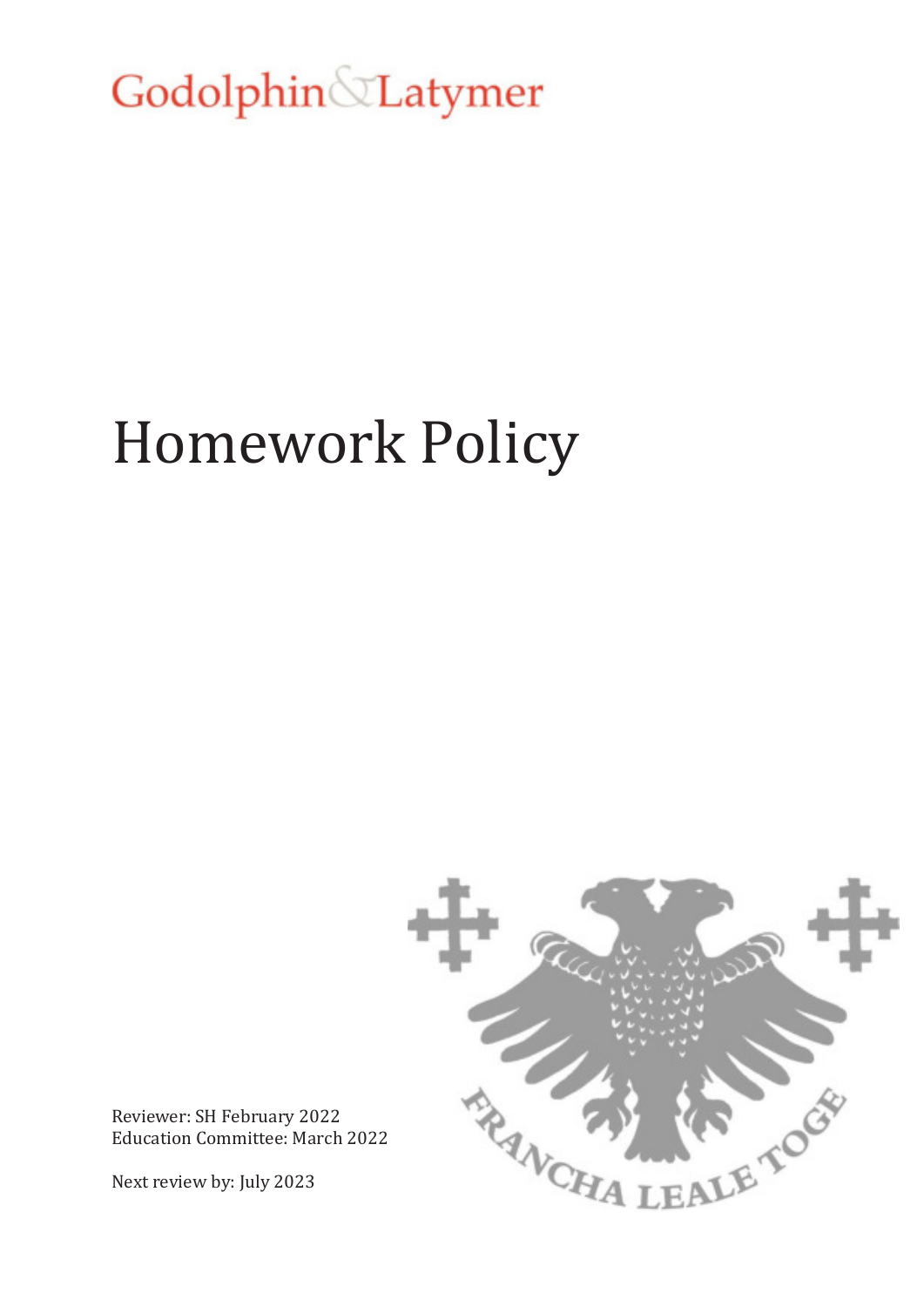## **1. Introduction**

This policy is the result of ongoing discussions between Heads of Department and within departments and it is reviewed regularly. It is intended to meet the concern that we cannot expect students to become independent thinkers and learners if we overload them with homework.

### **2. Why give homework? What is the purpose of homework?**

CONSOLIDATION, PREPARATION, EXTENSION, DEVELOPING INDEPENDENT THINKING….

- To extend work or discussion in class, stimulate further interest and allow time for independent research. *In order for students to develop a keen intellectual curiosity we must allow them time to pursue their own research*
- To encourage students to develop the practice of independent thinking, learning and study
- To develop perseverance and self-discipline
- To allow consolidation and application of factual material; to practise and develop skills learnt in the classroom
- To enhance learning and the understanding of issues
- To allow students time to review and learn grammar, vocabulary and key facts effectively
- To make use of secondary sources that are not readily accessible to all students simultaneously in the classroom, e.g. library resources
- To allow time for the evaluation and reflection of work covered in class
- To prepare for the next lesson
- To allow greater challenge for the more able students, while giving those who need more consolidation the time and opportunity for further practice of what they have learnt in class
- To stimulate family discussions and encourage home school communication
- To extend the time available for learning
- To encourage, and give time for, independent reading.

Homework will be set regularly according to the homework timetable. However homework will not be set simply for the sake of it, but only when it serves a useful purpose. The purpose of homework should have been made clear to students by the member of staff setting it, as should the method by which it will be assessed. Homework should always be achievable within the time allocated and be differentiated as appropriate, either by varying the level of difficulty of work set or by expectation of outcome. Homework should enhance learning, encourage the development of important skills and work habits, and give students the opportunity to explore a variety of learning techniques.

In the Lower School the emphasis should be on homework being enjoyable and thoughtprovoking; in Middle School and Sixth Form it will inevitably become more examination focused, involving revision and practice of examination questions and techniques as public examinations approach.

Please note that we want to encourage students to develop and maintain a wide range of interests.

### **3. What skills do we want students to acquire and develop through homework?**

Development of investigative, creative and thinking skills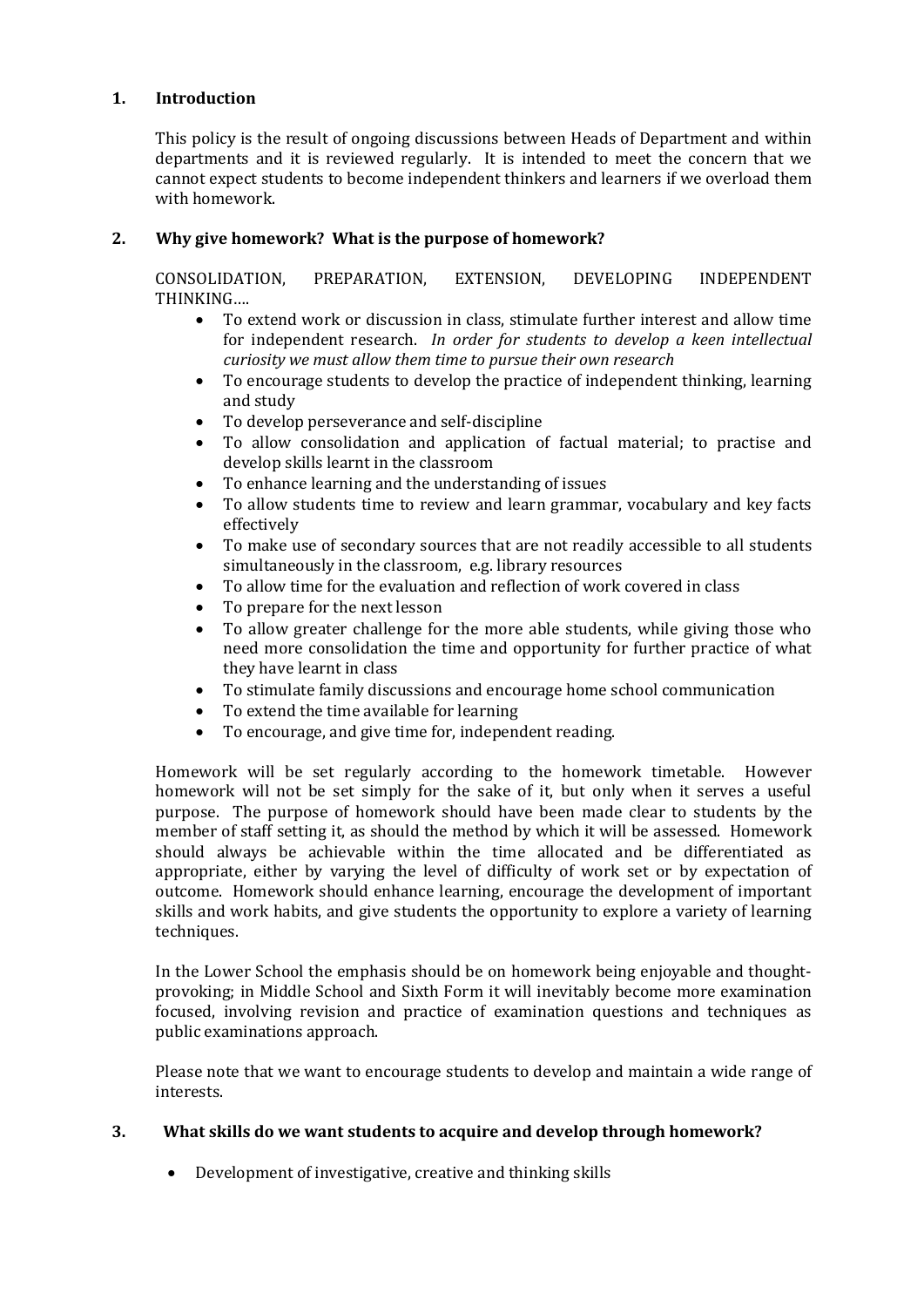- Development of research skills eg. selecting and editing relevant information
- Development of critical skills such as reading, analysis, logic and evaluation
- Development of organisational and time management skills; the ability to prioritise learning tasks; self-discipline
- The confidence to work independently
- The ability to reflect on their own learning and appraise themselves
- Communication skills
- Development of intellectual curiosity

### **4. What type of homework do we set?**

There will be a great variety depending on age and stage; these are just some examples, by no means exhaustive:

- Reading
- Extended writing
- Research as preparation for discussion in subsequent lessons or to extend work covered in class
- Thinking: time given to reflect and formulate opinions
- Learning, practising or consolidating work done in class (eg. vocabulary, grammar)
- Collection/analysis of data or information
- Watching and summarising relevant TV programmes, documentaries, public lectures
- Contribution to online discussion forums internal or external
- Problem-solving activities and investigations
- Essay plans
- Self and peer evaluation using a mark scheme
- Design of a revision aid
- Preparing for a debate or presentation
- Listening exercises (MFL)
- Timed examination practice (Middle School and Sixth Form)
- Referencing and researching the work of artists

### **5. How do we assess homework? How do we ensure that our assessment methods do not lead to excessive time being spent on homework?**

- Avoid over-reliance on grades and marks in the Lower School, giving comments instead. Ensure constructive feedback on homework – praise what a student has done well and explain how she could improve further
- Have clear assessment objectives and explicit criteria and share these with students when setting homework
- Set an appropriate quantity of homework, set a word limit and/or time limit; possibly model a similar exercise in class first in order to ensure that it can be completed in the allocated time and that students understand what is expected
- Encourage more peer and self assessment this gives ownership of criteria used
- Ask students to write questions and mark schemes themselves
- Avoid setting project work unless lessons are also used and time spent is closely monitored
- Encourage students to write time spent on homework at the end of their work, ensuring that this information is quickly available to subject teachers
- Verbal feedback in class encouraging discussion